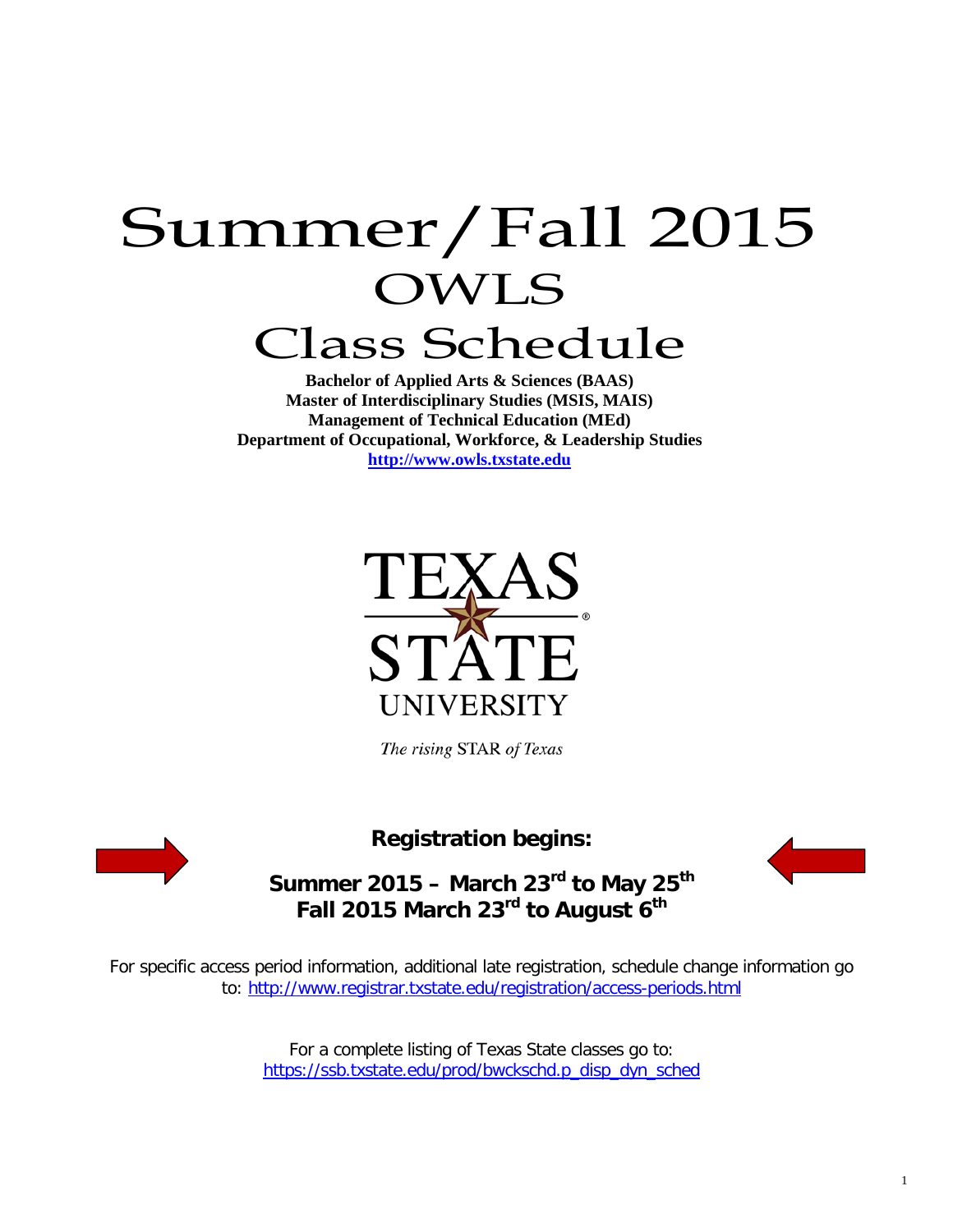# **Important Information and Announcements**

**E-mails – please include your Texas State ID (A0…..) on all e-mails.**

#### **DEGREE CANDIDATES**

Students in their **last semester** must apply for graduation online. To do so, go to **[https://ssb.txstate.edu/prod/twbkwbis.P\\_WWWLogin](https://ssb.txstate.edu/prod/twbkwbis.P_WWWLogin)** After logging in, click Student, then Student Records, then Apply to Graduate. **Deadline** to apply for graduation: June 28<sup>th</sup> for August graduation and October  $9<sup>th</sup>$  for December graduation.

Students who apply after the application deadline cannot be guaranteed that their name will appear in the Graduation Program.

Commencement Schedule

Summer 2015 – Friday, August  $7<sup>th</sup>$  at 2:00pm Fall  $2015$  – Friday December  $11<sup>th</sup>$  at  $3:00$ pm

#### **GRADUATE STUDENTS – MSIS, MAIS, & MEd**

In addition to applying for graduation as listed above students must also apply for the Comprehensive Examination. Go to [www.owls.txstate.edu,](http://www.owls.txstate.edu/) click on Resources, then Student Resources, then Application for Comprehensive Examination. Deadline to apply is the same as the deadline to apply for graduation.

## **OCED 4360 and OCED 4361**

This is the last class taken in the semester you graduate

These are the last courses taken in the semester you graduate ------ **OCED 4360/4361 should be the only courses you take**. If graduation would be delayed part-time students may be approved to take 1 class with the internship. Full-time students may be approved to take 2 classes with the internship.

| April 6 <sup>th</sup> (Monday)     | 5:30 <sub>pm</sub> | Round Rock Campus, Avery Building, room 211 |
|------------------------------------|--------------------|---------------------------------------------|
| April 29 <sup>th</sup> (Wednesday) | $5:00 \text{pm}$   | Campus (Pedernales Building)                |
| April 30 <sup>th</sup> (Thursday)  | 12noon             | Campus (Pedernales Building)                |
| May $5^{\text{th}}$ (Tuesday)      | 12noon             | Round Rock Campus, Avery Building, room 453 |

# **OR ONLINE**

<http://www.owls.txstate.edu/undergraduate-degrees/online436061files.html>

#### **Prerequisites to register for OCED 4360/4361:**

- *1) Completed OCED 4350 and have a finalized degree plan signed by the Academic Advising Center and departmental Chair.*
- *2) Attended an internship orientation live or online.*
- *3) Submitted the Application for Enrollment in Cooperative Occupational Education via email to [pg02@txstate.edu](mailto:pg02@txstate.edu) identifying the site, project, and supervisor and received approval for the project from the OWLS office. The application must be signed by the supervisor and student.*
- *4) 2.25 GPA in the Professional Development Module*
- *5) 2.00 Texas State GPA*

### **Read Bobcatmail for reminders**

**E-mails – please include your Texas State ID (A0…..) on all e-mails.**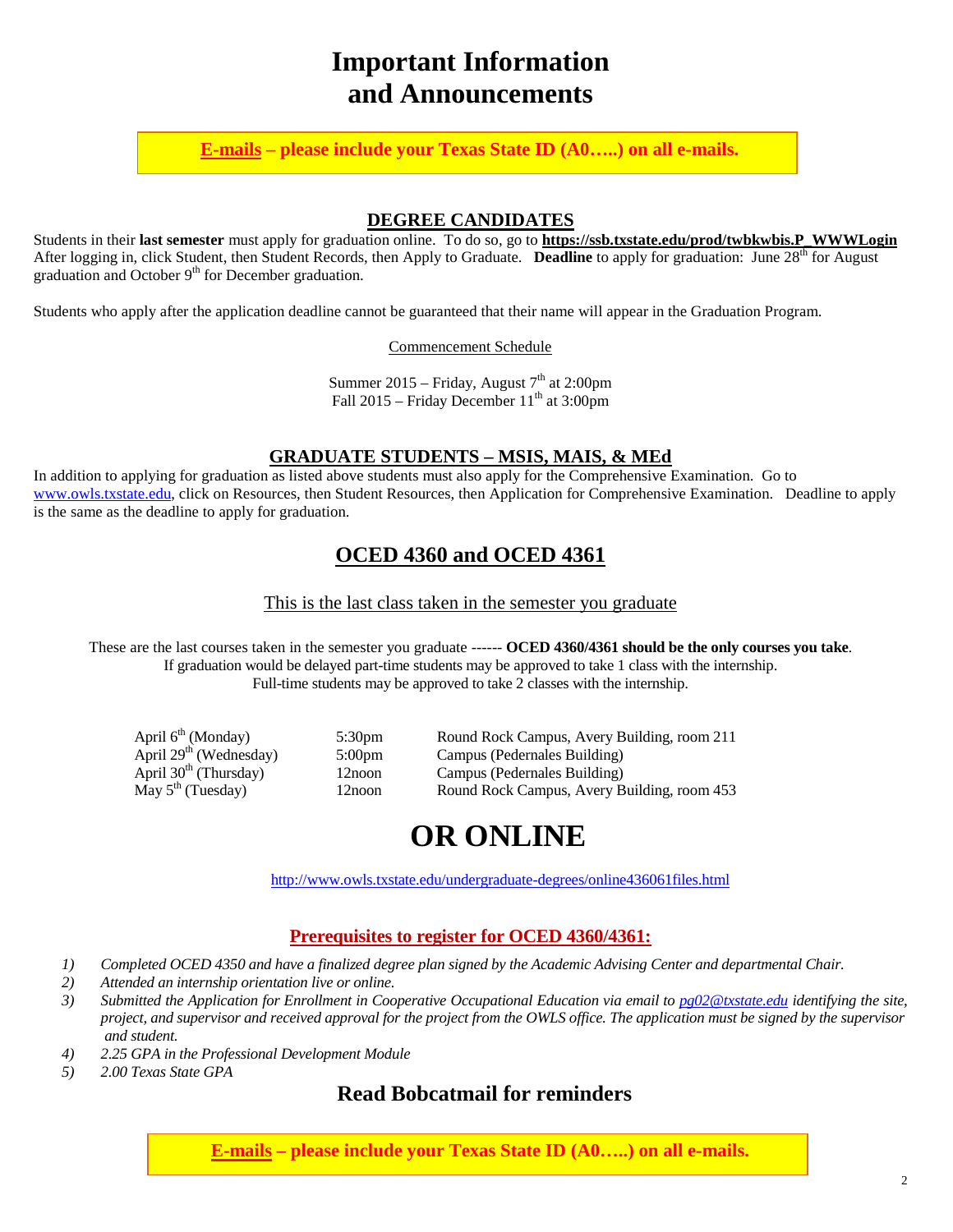#### **CRITICAL UNDERGRADUATE INFORMATION**

- Twenty-four of the last thirty hours must be taken with Texas State.
- An individual must have a minimum of twenty-four advanced hours with Texas State and an overall total of thirty-six advanced hours to graduate.
- A minimum of 120 hours is required for the degree.
- Up to 6 semester hours may be taken at the junior college after obtaining the initial 66 hours and/or are in the last 30 hours of degree completion. **This must be with the Departmental Chair's written permission. Students must complete the Petition to Return to Another Institution and must be submitted 30 days prior to campus registration.** The petition can be found at **[www.owls.txstate.edu](http://www.owls.txstate.edu/)**, click on resources, then student resources, then Petition to Return to Another Institution. Students must have completed OCED 4350 and have a finalized degree plan on file to submit the petition.
- Students should consider the correspondence option prior to requesting a return to the junior college.
- A maximum of thirty semester hours for Texas State credit may be completed through a combination of correspondence and extension courses. Ex: if a student enrolls in the Certified Public Manager Program and completes the 21 hour program, then the student would be eligible to take only 9 hours by Correspondence.

#### **TEXAS STATE E-MAIL ACCOUNT**

Students are REQUIRED to obtain a Texas State e-mail account. Those students who do not have a Texas State e-mail account will not receive emergency information, updates or announcements from the department. Students who are currently enrolled can obtain an account online at **[https://ssb.txstate.edu/prod/twbkwbis.P\\_WWWLogin](https://ssb.txstate.edu/prod/twbkwbis.P_WWWLogin)**. Check your e-mail account often.

#### **RETURNING TO A JUNIOR COLLEGE**

If a student desires to return to a junior college and has over 66 junior college hours and/or is in the last 30 hours of completion of the BAAS degree, written permission **must be** requested 30 days before the semester begins. Petition forms may be obtained on our web site at **[www.owls.txstate.edu](http://www.owls.txstate.edu/)**, click on Resources, then Student Resources, then Petition to Return to Another Institution. Students must have a signed official degree audit on file in order to process request.

#### **SUBSTITUTION OF COURSES**

Students must enroll **ONLY** in classes specifically listed on their degree plans. To request a substitution, students must contact one of the OWLS advisors. Requests for substitutions must be received at least two weeks before registration. Courses that are taken that are not specifically listed on the degree plan once it has been approved will automatically be placed in the electives. DO NOT take any courses not listed on the degree plan without prior approval from the Chair. **ADVISORS CANNOT APPROVE COURSE SUBSTITUTIONS**. Please note: requests for substitutions does not constitute approval! Students should allow at least two weeks for a response. Valid reasons for substitutions are: 1) course is no longer in the department inventory; 2) student is prohibited from enrolling in the course due to change in department rules which makes the student ineligible and; 3) student is in the last semester of the degree and no other option exists, including correspondence courses.

#### **IMPORTANT DATES**

Please refer to the Academic Calendar at **<http://www.registrar.txstate.edu/persistent-links/academic-calendar.html>** for payment deadlines and other important information/deadlines.

#### **SCHOLARSHIPS**

BAAS, MSIS, MAIS and MEd students may compete for scholarships through the department. Applications can be obtained at **[http://www.owls.txstate.edu](http://www.oced.txstate.edu/)**, click Resources, then Scholarships. Awards will be made each year.

#### **TEXTBOOKS**

Textbooks can be purchased online at **<http://www.bookstore.txstate.edu/t-textbooks.aspx>**.

#### **SCHEDULE OF CLASSES**

The official schedule of classes and registration instructions can be found at [https://ssb.txstate.edu/prod/twbkwbis.P\\_GenMenu?name=homepage.](https://ssb.txstate.edu/prod/twbkwbis.P_GenMenu?name=homepage) If any course information varies from this schedule and the official schedule of classes, **please refer to this schedule for correct dates, times, etc.**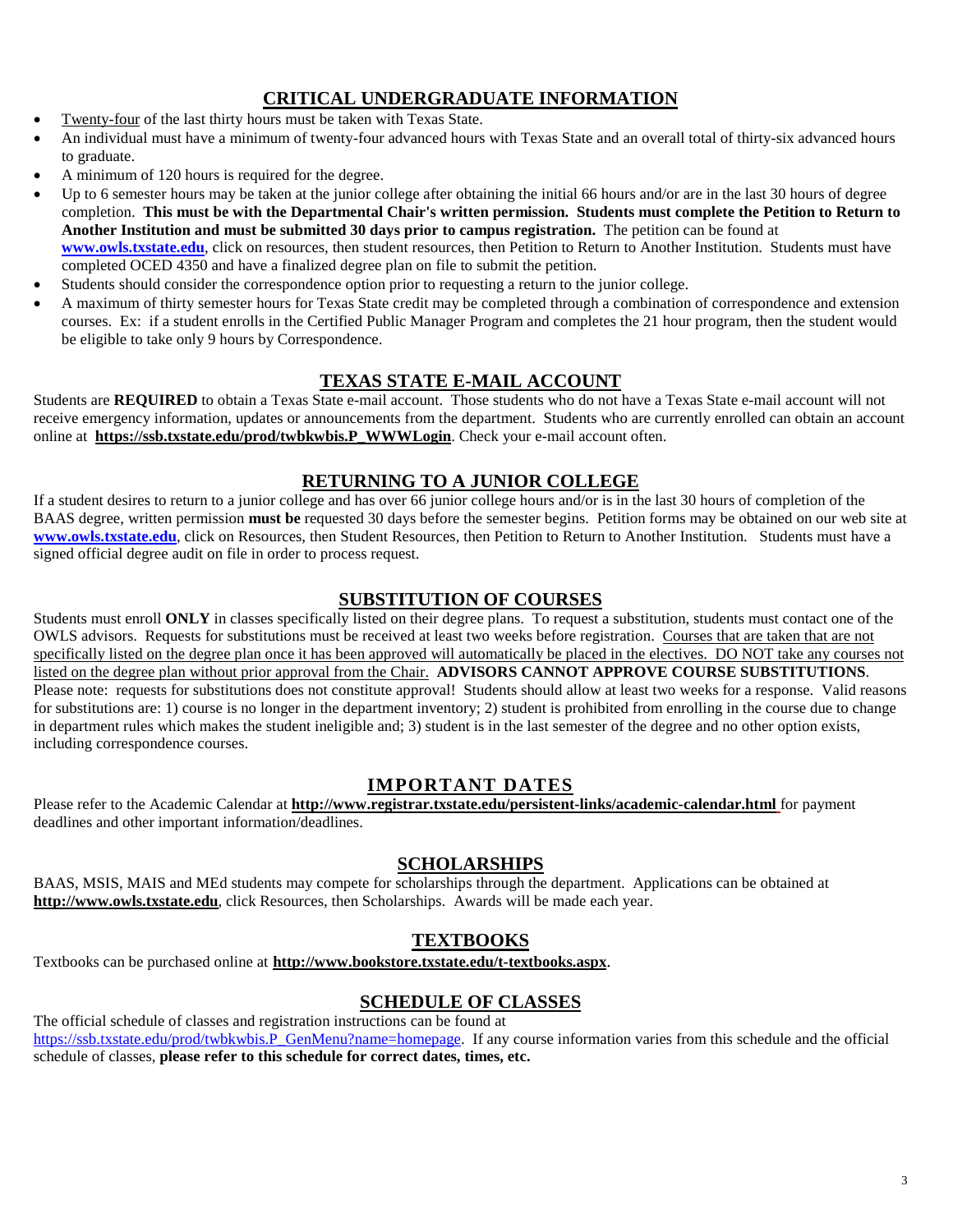#### **E-mails – please include your Texas State ID (A0…..) on all e-mails.**

#### **CORRESPONDENCE COURSES**

Undergraduate students may take up to 18 semester hours by correspondence. However, if the student is also taking courses by Extension then the maximum allowable hours for correspondence will be reduced so the student does not go over the rule "maximum of 30 semester hours for Texas State credit may be completed through a combination of correspondence and extension courses". Students have up to 9 months to complete the courses, and tests may be administered at remote locations. Listing of courses offered can be found at **<http://www.ideal.txstate.edu/correspondence>**

There is a \$40.00 charge for CATE certification work, Statement of Qualifications review, and/or preparation of deficiency plans. Call 512/245-2115 for further details or at **[www.owls.txstate.edu](http://www.owls.txstate.edu/)**. **Our certification includes only Trades and Industrial Education**. Students needing other certifications should contact the College of Education.

#### **THE NATIONAL CERTIFIED PUBLIC MANAGER (CPM) PROGRAM FOR TEXAS**

See the undergraduate or graduate catalogs and the academic degree advisor for more details about applying CPM courses to a TEXAS STATE academic degree program. Please contact the Director of the Texas State Public Service Academy, Dr. Howard R. Balanoff at hb02@txstate.edu to verify academic course equivalents, room assignments and the specific dates and times for courses offered in the program or on the internet at www.txstate.edu/cpm/. These course selections may be approved for inclusion in both the BAAS and MSIS programs (7 courses for undergraduate credit and 4 courses for graduate credit).

#### **The following is a list of contacts for questions and/or problems. Contact should be addressed prior to registration:**

| Undergraduate assistance - San Antonio area                          |              |
|----------------------------------------------------------------------|--------------|
| Dr. Betty Harkins (bh11@txstate.edu)                                 | 210-659-0954 |
| Undergraduate assistance in San Marcos                               |              |
| Mr. Sean Stevens (ss31@txstate.edu)                                  | 512-245-1490 |
| Undergraduate assistance at the Round Rock Campus                    |              |
| Ms. Barbara Wilson (bw07@txstate.edu)                                | 512-716-4541 |
| Master's program assistance at the Round Rock Campus and Texas State |              |
| Dr. Matthew Eichler (me21@txstate.edu)                               | 512-245-2115 |
| Master's program assistance                                          |              |
| Mr. Edwardo Andrade (ea14@txstate.edu)                               | 512-245-2115 |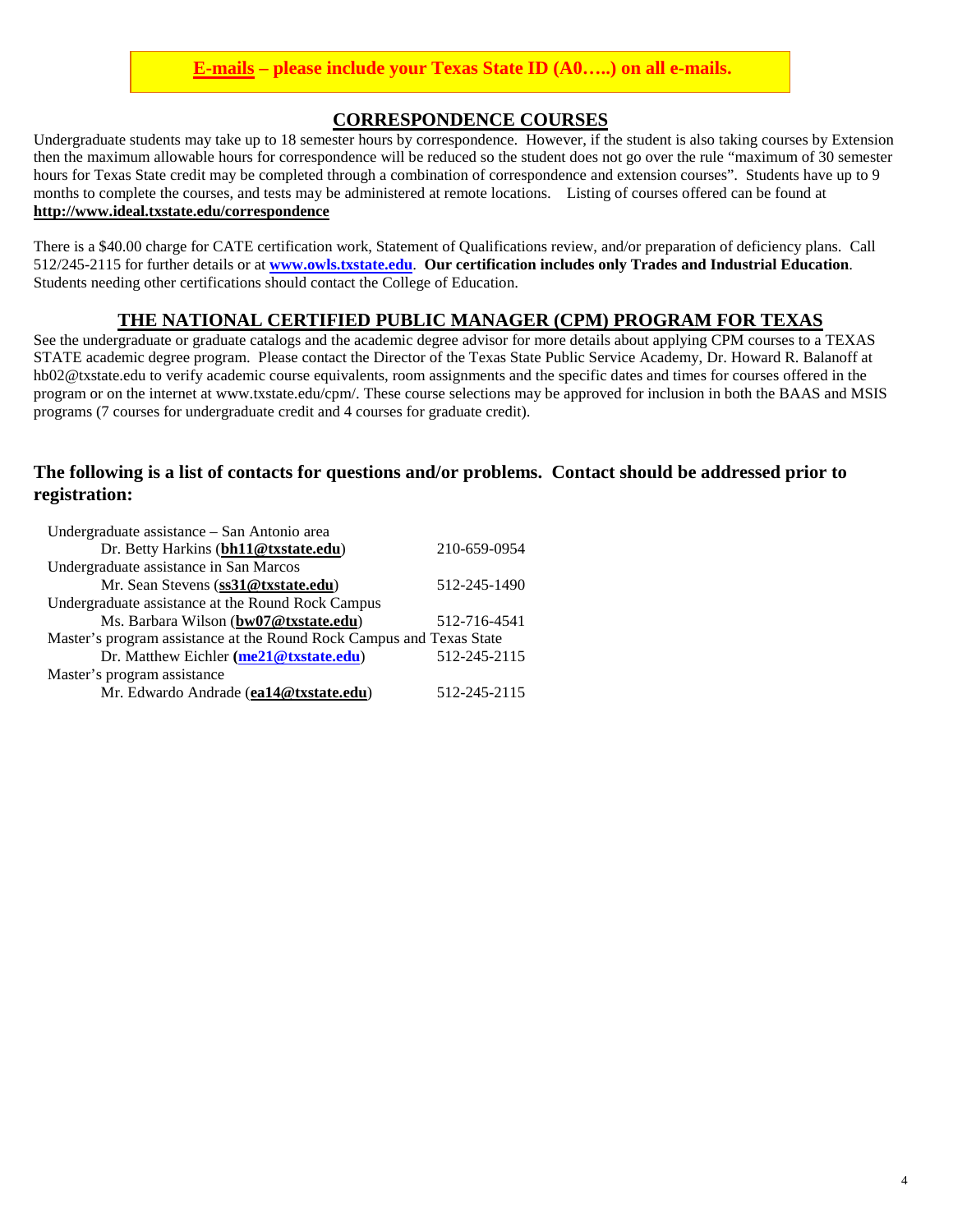# **Summer 2015**

# **UNDERGRADUATE COURSES**

| CRN # | Location                              | Days         | Course Prefix/No.                                                  | <b>Course Title</b><br>Time                                                                                                    |           | Building, Room | Instructor |
|-------|---------------------------------------|--------------|--------------------------------------------------------------------|--------------------------------------------------------------------------------------------------------------------------------|-----------|----------------|------------|
|       | <u><b>June 1 – July 1, 2015</b></u>   |              |                                                                    |                                                                                                                                |           |                |            |
| 51629 | CAM                                   | Т            | <b>CTE</b><br>3322.501                                             | Teaching/Training as a Profession<br>Taught via internet with required meetings on $6/2$ , $6/9$ , and $6/16$ in San Marcos    | 630-920   | PED, 114       | Sherron    |
| 50076 | <b>RRC</b>                            | M            | <b>OCED</b><br>Required meetings on 6/1 and 6/8 in Round Rock      | 4360.501 Cooperative OCED Readiness                                                                                            | 630-920   | AVRY, ARR      | Dietz      |
| 50077 | <b>CAM</b>                            | S            | <b>OCED</b><br>Required meetings on 6/6 and 6/13 in San Marcos     | 4360.502 Cooperative OCED Readiness                                                                                            | 900-1150  | PED, 114       | Sherron    |
| 52880 | <b>RRC</b>                            | T            | <b>CTE</b>                                                         | 3304.501 Human Relations for CATE Teachers<br>Taught via internet with required meetings on 6/2, 6/9, and 6/16 in Round Rock   | 630-920   | AVRY, ARR      | Dietz      |
| 51254 | <b>ARR</b>                            | <b>NA</b>    | <b>PSY</b>                                                         | 3315.580 Abnormal Psychology<br>Taught via internet – students must e-mail $pg02@txstate.edu$ for approval to register         | <b>NA</b> | <b>NA</b>      | Seay       |
|       | <u><b>July 6 – August 6, 2015</b></u> |              |                                                                    |                                                                                                                                |           |                |            |
| 52881 | <b>RRC</b>                            | T            | <b>CTE</b>                                                         | 3313D.751 Leadership & Professional Development<br>Taught via internet with required meetings on 7/7, 7/14, 7/28 in Round Rock | 630-920   | AVRY, ARR      | Lopez      |
| 50078 | <b>RRC</b>                            | M            | <b>OCED</b><br>Required meeting July 6 <sup>th</sup> in Round Rock | 4361.751 Practicum in Cooperative OCED                                                                                         | 630-920   | AVRY, ARR      | Dietz      |
| 50079 | <b>CAM</b>                            | S            | <b>OCED</b><br>Required meeting July $11^{th}$ in San Marcos       | 4361.752 Cooperative OCED Readiness                                                                                            | 900-1150  | PED, 114       | Harkins    |
| 52142 | <b>ARR</b>                            | <b>NA</b>    | <b>SOCI</b>                                                        | 3349.780 Drugs and Society<br>Taught via internet – students must e-mail $pg02@$ txstate edu for approval to register          | <b>NA</b> | <b>NA</b>      | Lamb       |
|       | <u><b>June 1 – August 6, 2015</b></u> |              |                                                                    |                                                                                                                                |           |                |            |
| 50075 | CAM                                   | $\mathbf{R}$ | <b>OCED</b><br>4350.501                                            | Occupational Assessment<br>Taught via internet with required meetings 6/4, 6/11, 7/9 in San Marcos                             | 630-920   | ALKEK, TBA     | Dietz      |
| 53179 | <b>RRC</b>                            | $\mathbb{R}$ | <b>OCED</b>                                                        | 4350.502 Occupational Assessment<br>Taught via internet. Required meetings via ITV on 6/4, 6/11, 7/9 in Round Rock             | 630-920   | AVRY, TBA      | Dietz      |
| 51634 | <b>ARR</b>                            | <b>ARR</b>   | <b>CTE</b><br>3323.501                                             | <b>Technology Applications</b>                                                                                                 | <b>NA</b> | <b>NA</b>      | Gibson     |

## **GRADUATE COURSES**

*Taught via internet – no meetings*

*Taught via internet – no meetings*

#### *June 1 – July 1, 2015*

| 51631 | <b>CAM</b>                     | Т          | <b>CTE</b> | 5322.501                                      | Teaching/Training as a Profession<br>Taught via internet with required meetings on $6/2$ , $6/9$ , and $6/16$ in San Marcos | 630-920 | PED, 114  | <b>Sherron</b> |
|-------|--------------------------------|------------|------------|-----------------------------------------------|-----------------------------------------------------------------------------------------------------------------------------|---------|-----------|----------------|
| 52879 | <b>RRC</b>                     | М          | <b>CTE</b> | 5320.501                                      | Effective Methods of Teaching & Trng<br>Taught via internet with required meetings on 6/1, 6/15, AND 6/29 in Round Rock     | 630-920 | AVRY, ARR | Eichler        |
|       | <b>July 6</b> – August 6, 2015 |            |            |                                               |                                                                                                                             |         |           |                |
| 52882 | <b>ARR</b>                     | <b>ARR</b> | <b>CTE</b> | 5301.751<br>Taught via internet – no meetings | Technology of Teaching                                                                                                      | NA      | NA        | Gibson         |
| 51633 | <b>CAM</b>                     | W          | <b>CTE</b> | 5321.751                                      | Work Based Learning in CTE<br>Taught via internet with required meetings on 7/8, 7/15, 7/29 in San Marcos                   | 630-920 | PED, 114  | Lopez          |
|       | <b>June 1-August 6, 2015</b>   |            |            |                                               |                                                                                                                             |         |           |                |
| 52883 | <b>ARR</b>                     | <b>ARR</b> | <b>CTE</b> |                                               | 5313K.501 Interdisciplinary Studies in OWLS                                                                                 | NA      | NA        | Eichler        |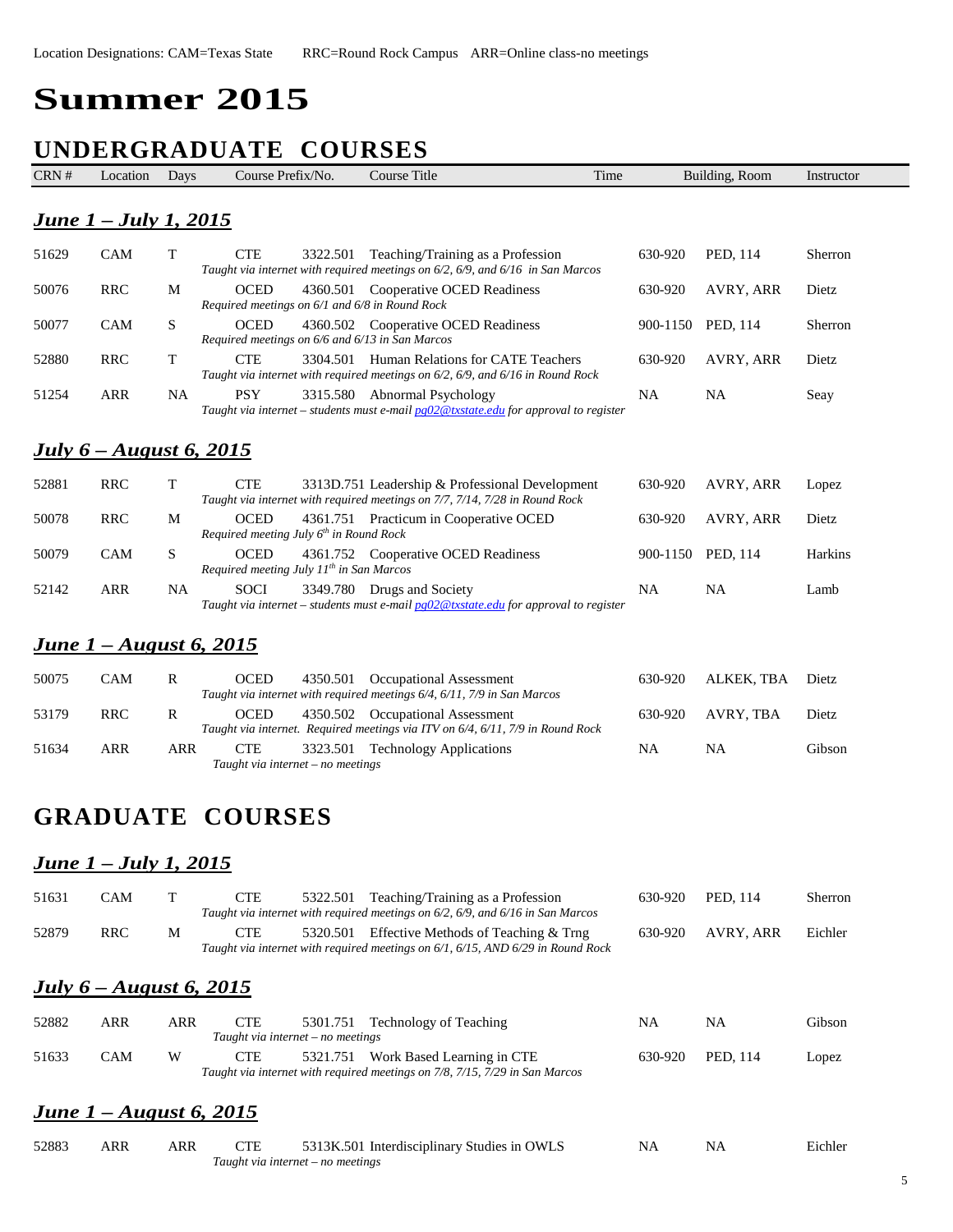# **Fall 2015**

## **UNDERGRADUATE COURSES**

| CRN # | Location   | Days | Course Prefix/No.                   |         | Course Title                                                                                                                                                 | Time |           | Building, Room     | Instructor   |
|-------|------------|------|-------------------------------------|---------|--------------------------------------------------------------------------------------------------------------------------------------------------------------|------|-----------|--------------------|--------------|
|       |            |      | <b>August 24 – October 12, 2015</b> |         |                                                                                                                                                              |      |           |                    |              |
| 14499 | ARR        | ARR  | <b>CTE</b>                          | 3380.1  | Management of Business OE Training<br>Taught via internet – no required meetings                                                                             |      | <b>NA</b> | <b>NA</b>          | Gibson       |
| 16293 | <b>CAM</b> | T    | <b>CTE</b>                          | 3304.1  | Human Relations for CTE Teachers<br>Taught via internet with required meetings on 8/25, 9/15, 10/6 in San Marcos                                             |      | 630-920   | PED, 114           | Springer     |
| 17078 | ARR        | NA   | <b>SOCI</b>                         | 3327.80 | <b>Multicultural Relations</b><br>Taught via internet – students must e-mail $pg02@$ txstate edu for approval to register                                    |      | <b>NA</b> | NA                 | Lamb         |
| 13431 | <b>RRC</b> | W    | <b>OCED</b>                         | 4360.1  | Cooperative OCED Readiness<br>Required meetings 8/26 and 9/2 in Round Rock                                                                                   |      | 630-920   | AVRY, ARR          | Klein        |
| 13432 | <b>RRC</b> | T    | <b>OCED</b>                         | 4360.2  | Cooperative OCED Readiness<br>Required meetings 8/25 and 9/1 in Round Rock                                                                                   |      | 630-920   | AVRY, ARR          | <b>Staff</b> |
| 13433 | <b>CAM</b> | S    | <b>OCED</b>                         | 4360.3  | Cooperative OCED Readiness<br>Required meetings 8/29 and 9/5 in San Marcos                                                                                   |      | 900-1150  | PED, 114           | Dietz        |
| 19752 | <b>RRC</b> | T    | <b>CTE</b>                          | 3313E.1 | Introduction to Interdisciplinary Studies<br>Prerequisite for OCED 4350-Taught via internet with required meetings on 8/25, 9/1, & 9/22 in Round Rock        |      | 630-920   | AVRY, ARR          | Wilson       |
| 19754 | ARR        | ARR  | <b>CTE</b>                          | 3313E.2 | Introduction to Interdisciplinary Studies<br>Prerequisite for OCED 4350-Taught via internet $-$ no required meetings.                                        |      | <b>NA</b> | NA                 | Staff        |
| 19758 | <b>CAM</b> | W    | <b>CTE</b>                          | 3313E.3 | Introduction to Interdisciplinary Studies<br>Prerequiste for OCED 4350-Taught via internet with required meetings on $8/26$ , $9/2$ , & $9/23$ in San Marcos |      | 630-920   | PED, 114           | <b>Staff</b> |
| 19760 | <b>RRC</b> | S    | <b>CTE</b>                          | 3313E.4 | Introduction to Interdisciplinary Studies<br>Prerequisite for OCED 4350-Taught via internet with required meetings on 8/29, 9/5, & 9/26 in Round Rock        |      |           | 900-1150 AVRY, ARR | Staff        |

#### *October 13 – December 11, 2015*

| 14500 | <b>RRC</b> | R          | <b>CTE</b>  | 3321.1  | Work Based Learning in CTE<br>Taught via internet with required meetings 10/15, 11/5, 12/3 in Round Rock                                                                                                       | 630-920   | AVRY, ARR          | Dietz        |
|-------|------------|------------|-------------|---------|----------------------------------------------------------------------------------------------------------------------------------------------------------------------------------------------------------------|-----------|--------------------|--------------|
| 16294 | <b>CAM</b> | W          | <b>CTE</b>  | 3313D.1 | Leadership and Professional Develop<br>Taught via internet with required meetings 10/14, 11/4, 12/2 in San Marcos                                                                                              | 630-920   | PED, 114           | Lopez        |
| 19061 | <b>CAM</b> | T          | <b>CTE</b>  | 3320.1  | <b>Effective Methods of Teaching/Training</b><br>Taught via internet with required meetings 10/13, 11/3, 11/24 in San Marcos                                                                                   | 630-920   | PED, 114           | Grams        |
| 13434 | <b>RRC</b> | W          | <b>OCED</b> | 4361.1  | Practicum in Cooperative OCED<br>Required meeting 10/14 in Round Rock                                                                                                                                          | 630-920   | AVRY, ARR          | Klein        |
| 13435 | <b>RRC</b> | T          | <b>OCED</b> | 4361.2  | Practicum in Cooperative OCED<br>Required meeting 10/13 in Round Rock                                                                                                                                          | 630-920   | AVRY, ARR          | Sherron      |
| 13437 | <b>CAM</b> | S          | <b>OCED</b> | 4361.3  | Practicum in Cooperative OCED<br>Required meeting 10/17 in San Marcos                                                                                                                                          |           | 900-1150 PED, 114  | Harkins      |
| 19062 | <b>RRC</b> | T          | <b>OCED</b> | 4111.1  | Independent Study in Occupational Education 530-620<br>Prerequisite: Concurrent enrollment or completion of OCED 4350<br>Taught via internet with required meetings 10/13, 11/10, & 12/1 in Round Rock         |           | AVRY, ARR          | Sherron      |
| 19064 | <b>CAM</b> | W          | <b>OCED</b> | 4111.2  | Independent Study in Occupational Education 530-620<br>Prerequisite: Concurrent enrollment or completion of OCED 4350<br>Taught via internet with required meetings $10/14$ , $11/11$ , & $12/2$ in San Marcos |           | PED, 114           | Sherron      |
| 13428 | <b>RRC</b> | T          | <b>OCED</b> | 4350.1  | Foundations of Career and PLA<br>Prerequisite: CTE 3313E; Taught via internet with required meetings 10/13, 11/10, & 12/1 in Round Rock                                                                        | 630-920   | AVRY, ARR          | <b>Staff</b> |
| 13423 | <b>ARR</b> | <b>ARR</b> | <b>OCED</b> | 4350.2  | Foundations of Career and PLA<br>Prerequisite: CTE 3313E; Taught via internet - no required meetings                                                                                                           | <b>NA</b> | <b>NA</b>          | <b>Staff</b> |
| 13425 | <b>CAM</b> | W          | <b>OCED</b> | 4350.3  | Foundations of Career and PLA<br>Prerequisite: CTE 3313E; Taught via internet with required meetings 10/14, 11/11, & 12/2 in San Marcos                                                                        | 630-920   | PED, 109           | Staff        |
| 13426 | <b>RRC</b> | S          | <b>OCED</b> | 4350.4  | Foundations of Career and PLA<br>Prerequisite: CTE 3313E; Taught via internet with required meetings 10/17, 11/14, & 12/5 in Round rock                                                                        |           | 930-1220 AVRY. ARR | Gibson       |